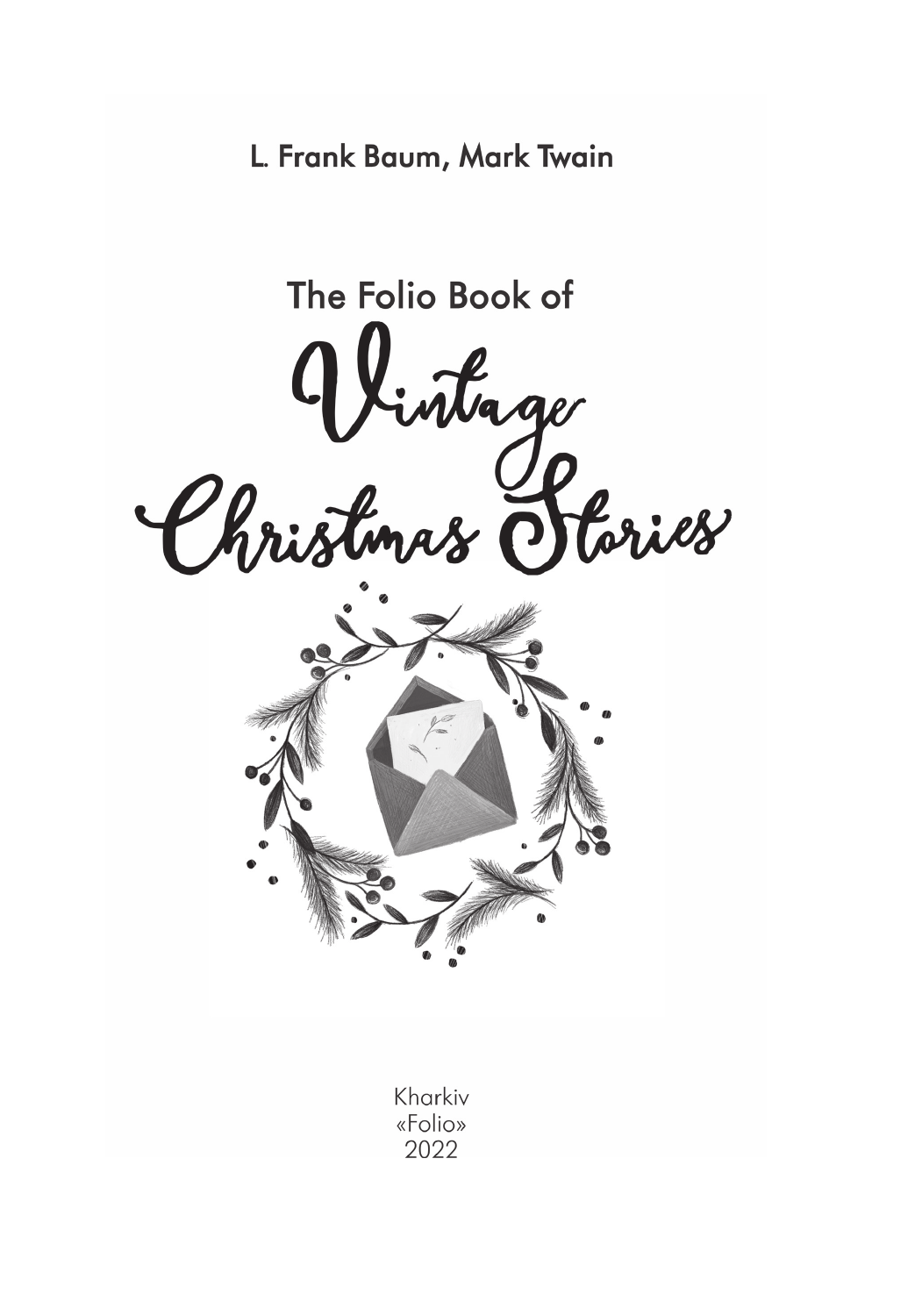

MY WATCH *An Instructive Little Tale*



 $\mathbf{M}_{v}$  beautiful new watch had run eighteen months without losing or gaining, and without breaking any part of its machinery or stopping. I had come to believe it infallible in its judgments about the time of day, and to consider its constitution and its anatomy imperishable. But at last, one night, I let it run down. I grieved about it as if it were a recognized messenger and forerunner of calamity. But by and by I cheered up, set the watch by guess, and commanded my bodings and superstitions to depart.

Next day I stepped into the chief jeweler's to set it by the exact time, and the head of the establishment took it out of my hand and proceeded to set it for me. Then he said, "She is four minutes slowregulator wants pushing up." I tried to stop him—tried to make him understand that the watch kept perfect time. But no; all this human cabbage could see was that the watch was four minutes slow, and the regulator must be pushed up a little; and so, while I danced around him in anguish, and implored him to let the watch alone, he calmly and cruelly did the shameful deed.

My watch began to gain. It gained faster and faster day by day. Within the week it sickened to a raging fever, and its pulse went up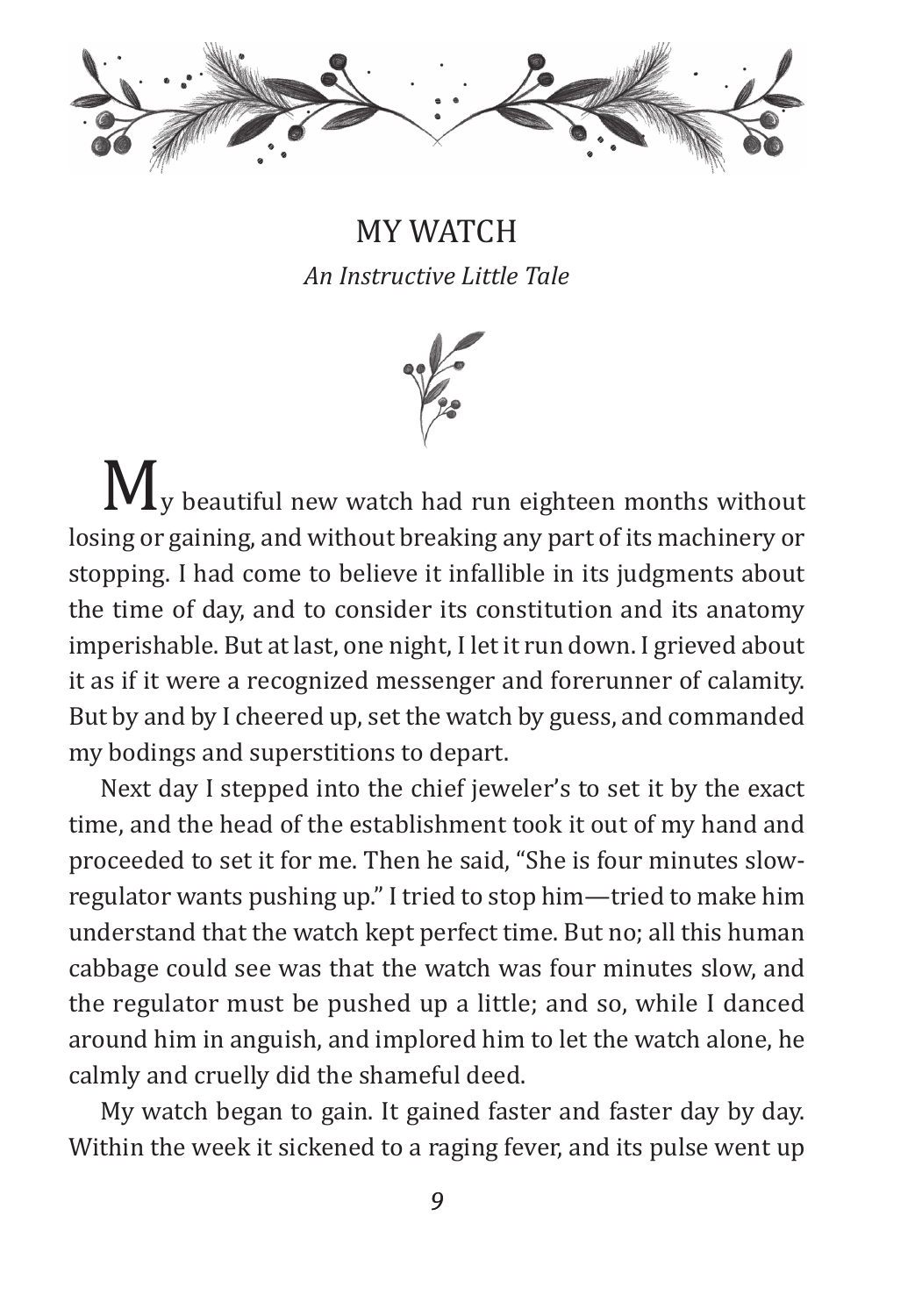to a hundred and fifty in the shade. At the end of two months it had left all the timepieces of the town far in the rear, and was a fraction over thirteen days ahead of the almanac. It was away into November enjoying the snow, while the October leaves were still turning. It hurried up house rent, bills payable, and such things, in such a ruinous way that I could not abide it. I took it to the watchmaker to be regulated. He asked me if I had ever had it repaired. I said no, it had never needed any repairing. He looked a look of vicious happiness and eagerly pried the watch open, and then put a small dice-box into his eye and peered into its machinery. He said it wanted cleaning and oiling, besides regulating—come in a week.

After being cleaned and oiled, and regulated, my watch slowed down to that degree that it ticked like a tolling bell. I began to be left by trains, I failed all appointments, I got to missing my dinner; my watch strung out three days' grace to four and let me go to protest; I gradually drifted back into yesterday, then day before, then into last week, and by and by the comprehension came upon me that all solitary and alone I was lingering along in week before last, and the world was out of sight. I seemed to detect in myself a sort of sneaking fellow feeling for the mummy in the museum, and a desire to swap news with him. I went to a watchmaker again. He took the watch all to pieces while I waited, and then said the barrel was "swelled." He said he could reduce it in three days.

After this the watch averaged well, but nothing more. For half a day it would go like the very mischief, and keep up such a barking and wheezing and whooping and sneezing and snorting, that I could not hear myself think for the disturbance; and as long as it held out there was not a watch in the land that stood any chance against it. But the rest of the day it would keep on slowing down and fooling along until all the clocks it had left behind caught up again.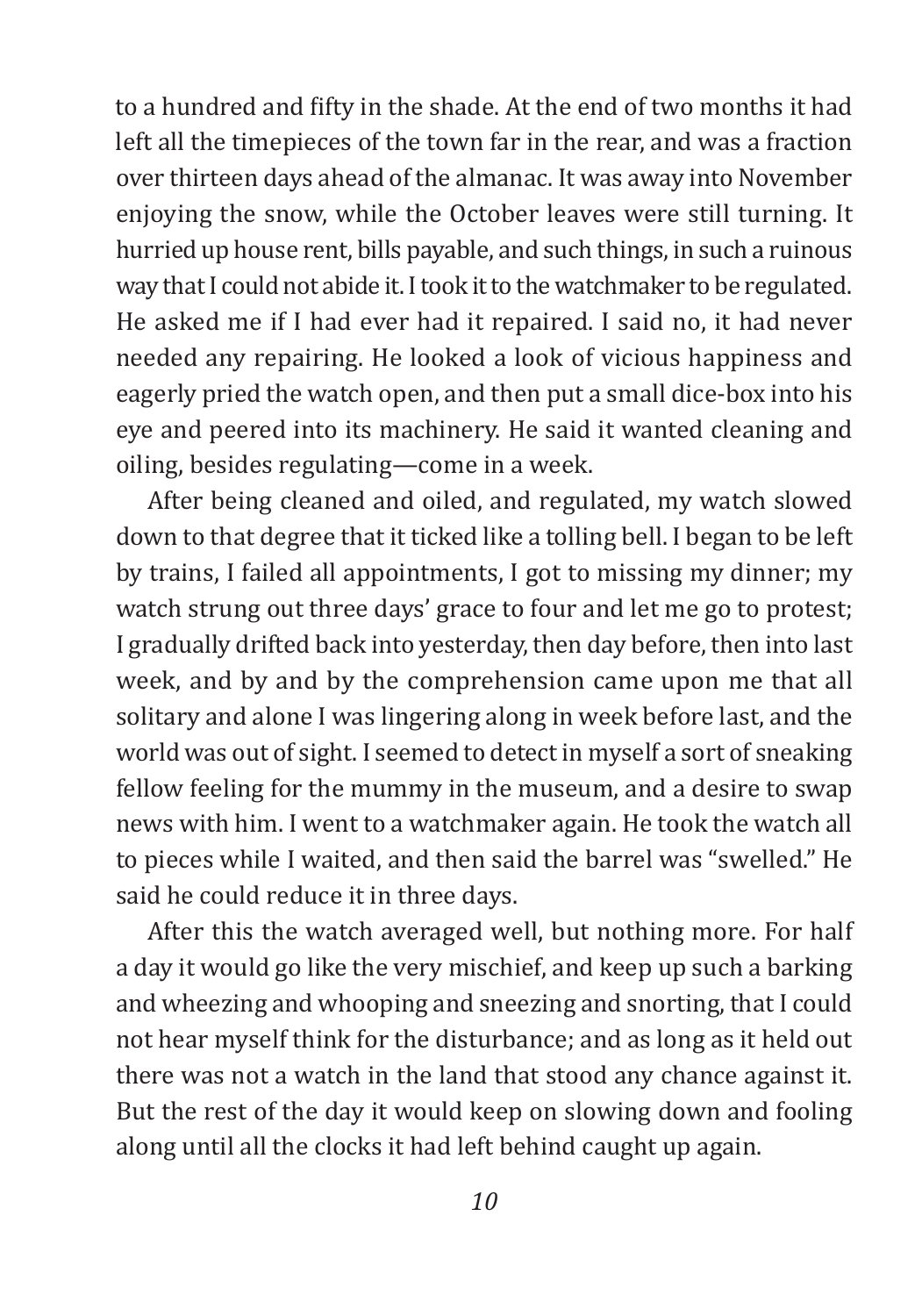So at last, at the end of twenty-four hours, it would trot up to the judges' stand all right and just in time. It would show a fair and square average, and no man could say it had done more or less than its duty. But a correct average is only a mild virtue in a watch, and I took this instrument to another watchmaker. He said the kingbolt was broken. I said I was glad it was nothing more serious. To tell the plain truth, I had no idea what the kingbolt was, but I did not choose to appear ignorant to a stranger.

He repaired the kingbolt, but what the watch gained in one way it lost in another. It would run awhile and then stop awhile, and then run awhile again, and so on, using its own discretion about the intervals. And every time it went off it kicked back like a musket. I padded my breast for a few days, but finally took the watch to another watchmaker. He picked it all to pieces, and turned the ruin over and over under his glass; and then he said there appeared to be something the matter with the hair trigger. He fixed it, and gave it a fresh start. It did well now, except that always at ten minutes to ten the hands would shut together like a pair of scissors, and from that time forth they would travel together. The oldest man in the world could not make head or tail of the time of day by such a watch, and so I went again to have the thing repaired.

This person said that the crystal had got bent, and that the mainspring was not straight. He also remarked that part of the works needed half-soling. He made these things all right, and then my timepiece performed unexceptionably, save that now and then, after working along quietly for nearly eight hours, everything inside would let go all of a sudden and begin to buzz like a bee, and the hands would straightway begin to spin round and round so fast that their individuality was lost completely, and they simply seemed a delicate spider's web over the face of the watch. She would reel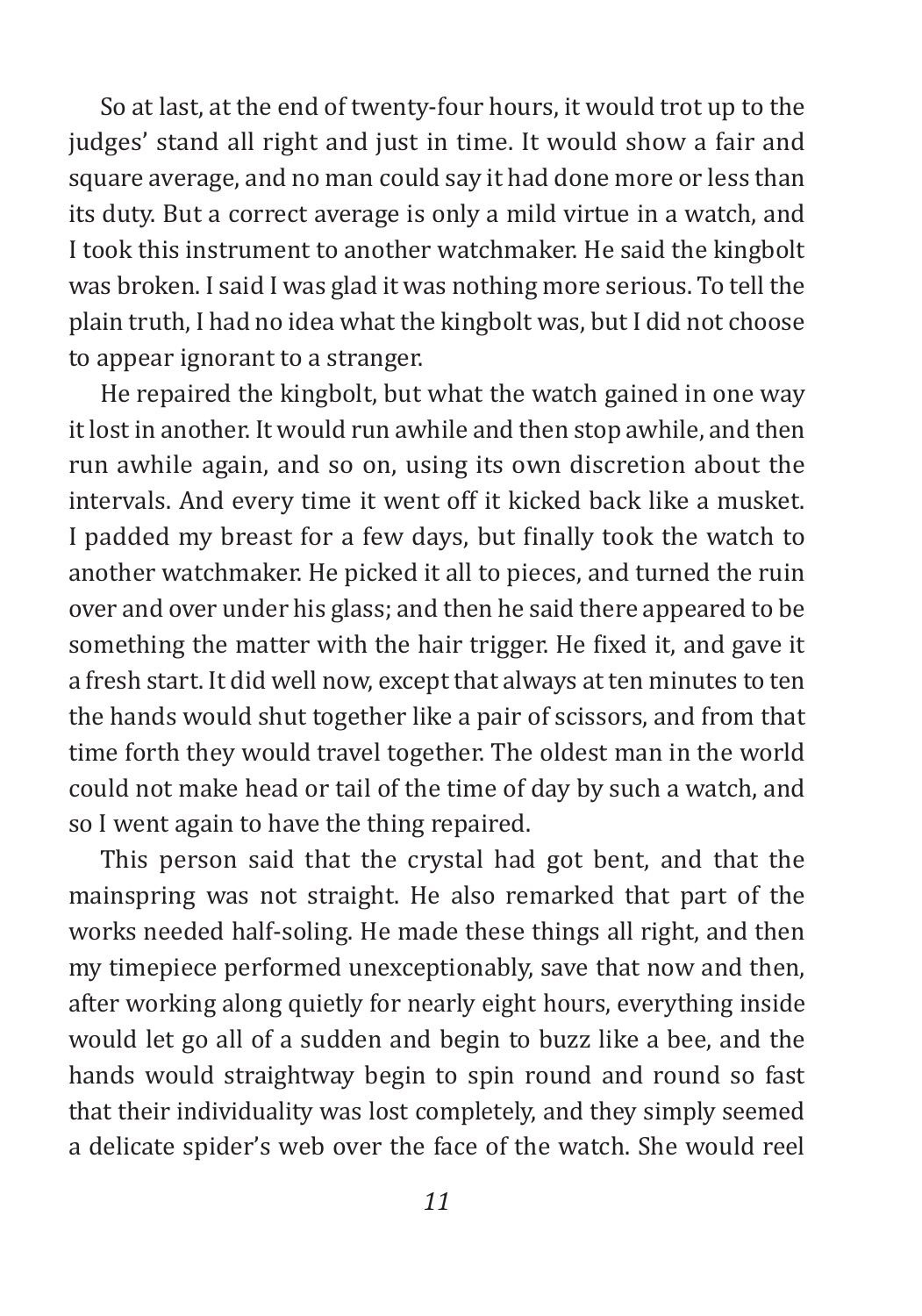off the next twenty-four hours in six or seven minutes, and then stop with a bang.

I went with a heavy heart to one more watchmaker, and looked on while he took her to pieces. Then I prepared to cross-question him rigidly, for this thing was getting serious. The watch had cost two hundred dollars originally, and I seemed to have paid out two or three thousand for repairs. While I waited and looked on I presently recognized in this watchmaker an old acquaintance—a steamboat engineer of other days, and not a good engineer, either. He examined all the parts carefully, just as the other watchmakers had done, and then delivered his verdict with the same confidence of manner.

He said:

"She makes too much steam—you want to hang the monkey wrench on the safety valve!"

I brained him on the spot, and had him buried at my own expense.

My uncle William (now deceased, alas!) used to say that a good horse was, a good horse until it had run away once, and that a good watch was a good watch until the repairers got a chance at it. And he used to wonder what became of all the unsuccessful tinkers, and gunsmiths, and shoemakers, and engineers, and blacksmiths; but nobody could ever tell him.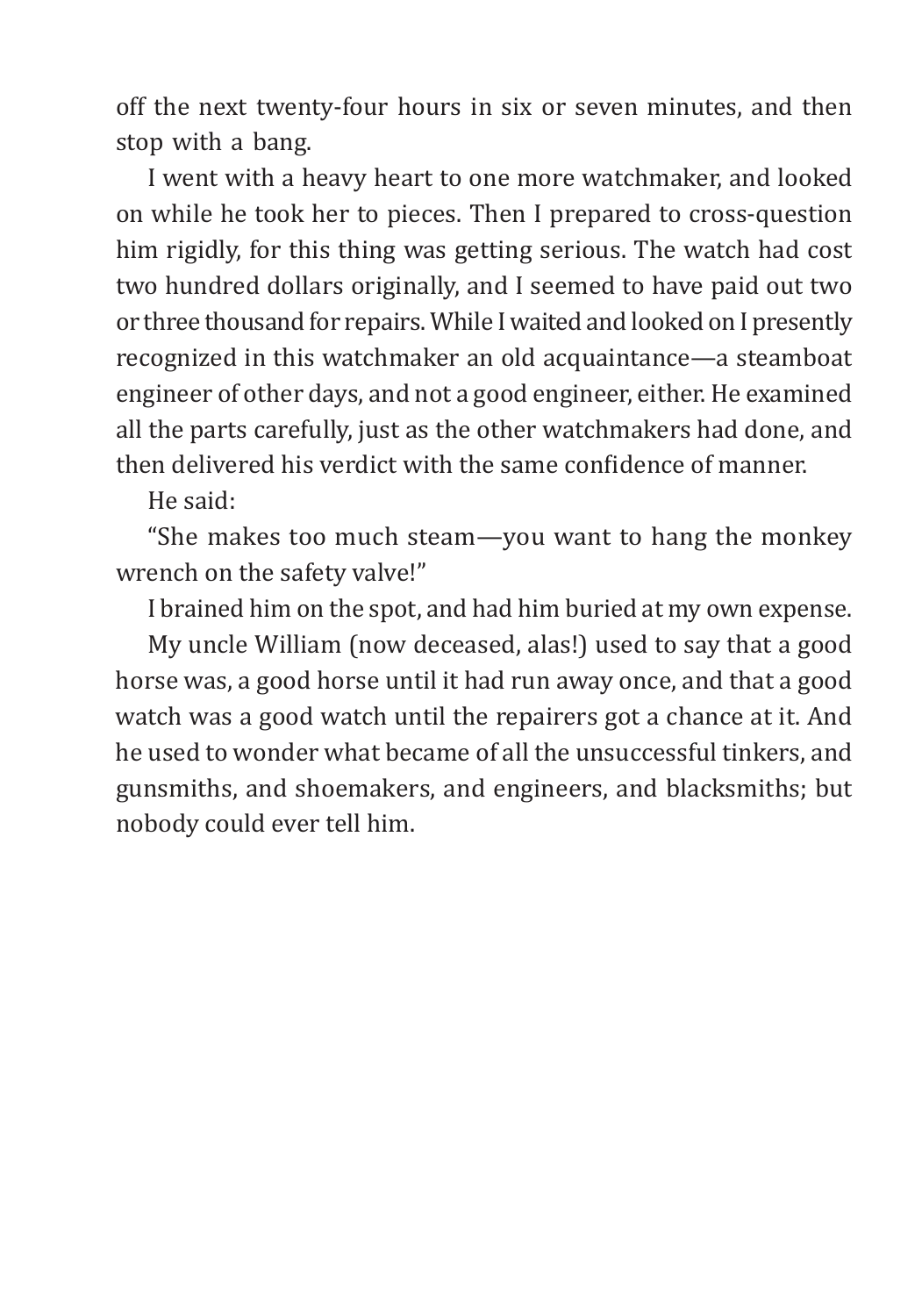

## The Story of the Bad Little Boy



nce there was a bad little boy whose name was Jim-though, if you will notice, you will find that bad little boys are nearly always called James in your Sunday school books. It was strange, but still it was true, that this one was called Jim.

He didn't have any sick mother, either—a sick mother who was pious and had the consumption, and would be glad to lie down in the grave and be at rest but for the strong love she bore her boy, and the anxiety she felt that the world might be harsh and cold toward him when she was gone. Most bad boys in the Sunday books are named James, and have sick mothers, who teach them to say, "Now, I lay me down," etc., and sing them to sleep with sweet, plaintive voices, and then kiss them good night, and kneel down by the bedside and weep. But it was different with this fellow. He was named Jim, and there wasn't anything the matter with his mother—no consumption, nor anything of that kind. She was rather stout than otherwise, and she was not pious; moreover, she was not anxious on Jim's account. She said if he were to break his neck it wouldn't be much loss. She always spanked Jim to sleep, and she never kissed him good night; on the contrary, she boxed his ears when she was ready to leave him.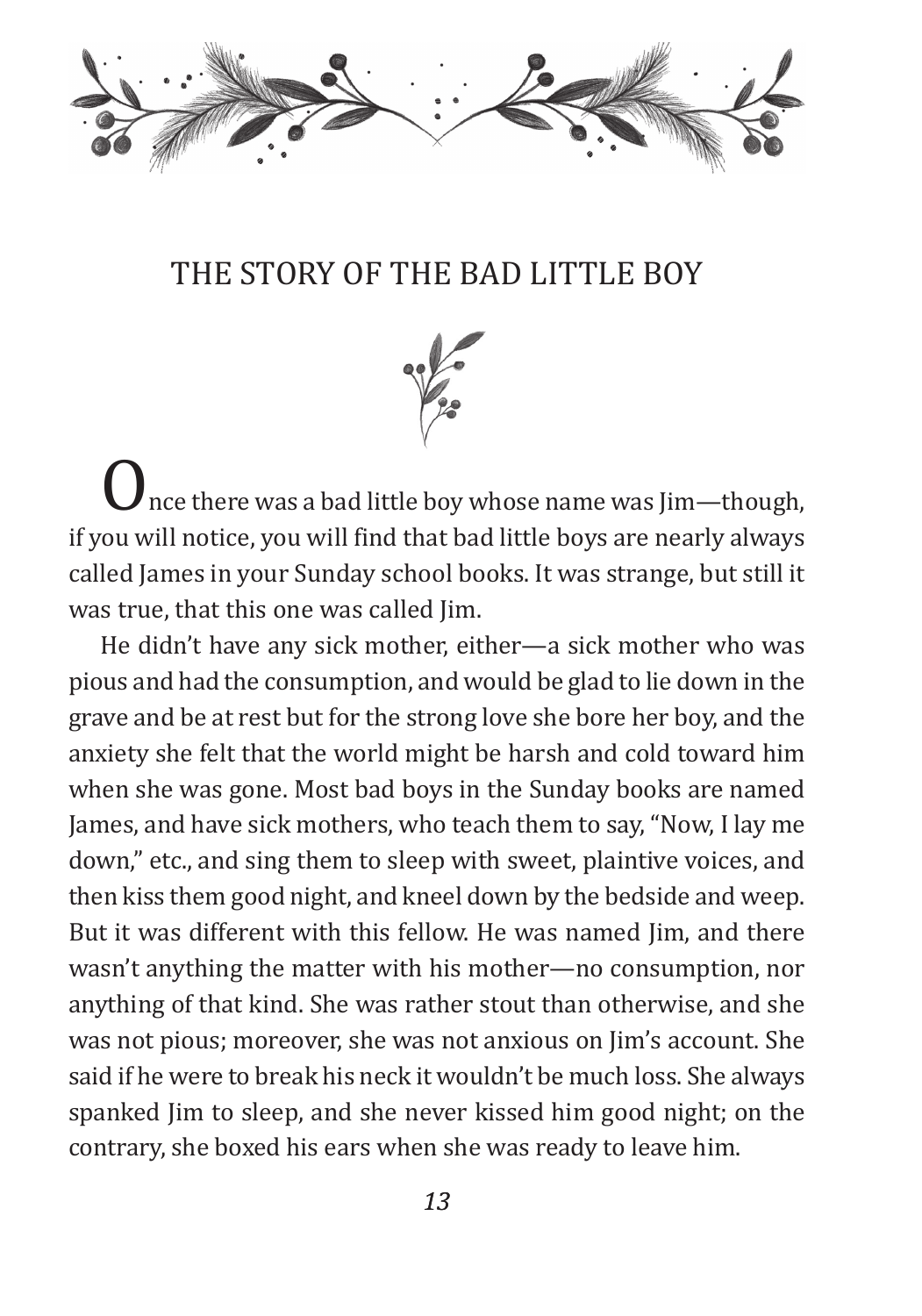

## **CONTENTS**



| <b>A LETTER FROM SANTA CLAUS</b>       |  |  |
|----------------------------------------|--|--|
|                                        |  |  |
| <b>SKETCHES NEW AND OLD</b>            |  |  |
|                                        |  |  |
|                                        |  |  |
|                                        |  |  |
|                                        |  |  |
|                                        |  |  |
|                                        |  |  |
| Some Learned Fables, dor Good Old Boys |  |  |
|                                        |  |  |
|                                        |  |  |
|                                        |  |  |
|                                        |  |  |
|                                        |  |  |
|                                        |  |  |
|                                        |  |  |